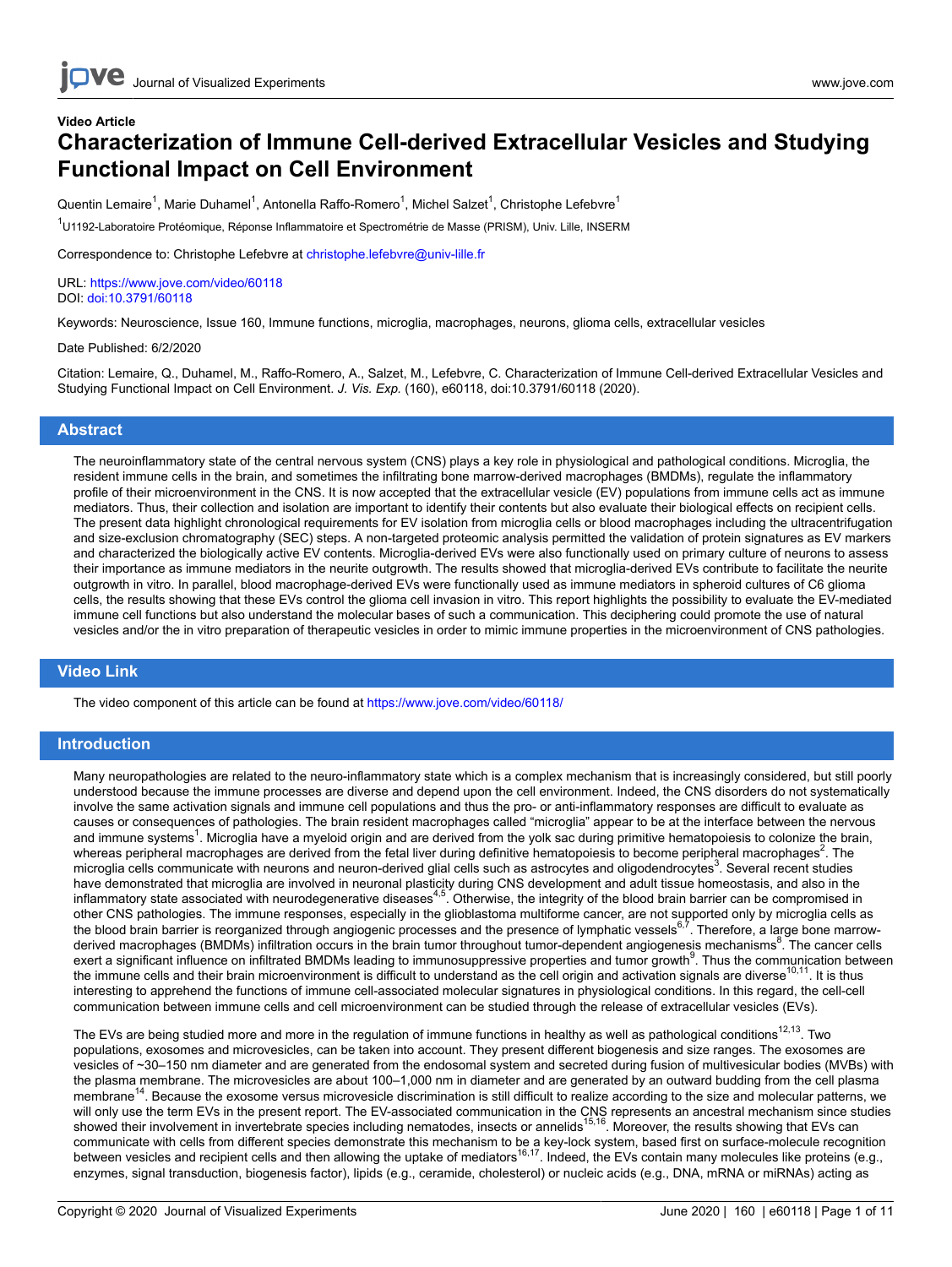**Ove** Journal of Visualized [Experiments](https://www.jove.com) [www.jove.com](https://www.jove.com)

direct or indirect regulators of the recipient cell activities<sup>14</sup>. That is why methodological studies were also performed on immune cells to isolate EVs and fully characterize their protein signatures<sup>18,</sup> .

The earliest studies demonstrated the release of exosomes from primary cultured rat microglia as an inducible mechanism following a Wnt3aor serotonin-dependent activation<sup>20,21</sup>. Functionally in the CNS, microglia-derived EVs regulate the synaptic vesicle release by presynaptic terminals in neurons contributing to the control of the neuronal excitability<sup>22,23</sup>. Microglia-derived EVs could also propagate cytokines-mediated inflammatory response in large brain regions<sup>24,25</sup>. Importantly, the diverse ligands for toll-like receptor family might activate specific productions of EVs in the microglia<sup>26</sup>. For example, in vitro studies show that LPS-activated microglia BV2 cell lines produce differential EV contents including pro-inflammatory cytokines<sup>27</sup>. Therefore, the functional diversity of immune cell subpopulations in the CNS, microglia and infiltrating BMDMs, might be evaluated through their own EV populations including the EV impact on recipient cells and the identification of EV contents.

We previously described methods to evaluate the functional properties of microglia- and BMDM-derived EVs after their isolation<sup>16,19</sup>. In the present report, we propose to independently evaluate the effect of microglia-derived EVs on neurite outgrowth, and the effect of macrophagederived EVs on the control of glioma cell aggregates. This study also proposes a wide proteomic analysis of the EV fractions in order to validate the EV isolation procedure as well as identify the biologically active protein signatures. The beneficial effects and the molecular deciphering of EV contents could help their possible manipulation and use as therapeutic agents in brain disorders.

### **Protocol**

## **1. Primary Culture of Microglia/Macrophages**

#### 1. **Primary culture of microglia**

- 1. Culture commercial rat primary microglia (2 x 10<sup>6</sup> cells) (see the **Table of Materials**) in Dulbecco's modified Eagle medium (DMEM) supplemented with 10% exosome-free serum, 100 U/mL of penicillin, 100 µg/mL streptomycin, and 9.0 g/L glucose at 37 °C and 5%  $CO<sub>2</sub>$ .
- 2. Collect the conditioned medium after a 48 h culture and proceed to the isolation of EVs.

#### 2. **Primary culture of macrophages**

- 1. Culture commercial rat primary macrophages (1 x 10<sup>6</sup> cells) in the medium provided by the manufacturer (see the **Table of Materials**) at 37 °C and 5%  $CO<sub>2</sub>$ , with exosome-free serum.
- 2. Collect the conditioned medium after a 24 h culture and proceed to the isolation of EVs.

## **2. Isolation of EVs**

#### 1. **Pre-isolation of EVs from conditioned medium**

- 1. Transfer the conditioned culture medium from microglia or macrophage cultures (steps 1.1.2 or 1.2.2) into a conical tube.
- 2. Centrifuge at 1,200 x *g* for 10 min at room temperature (RT) to pellet the cells.
- 3. Transfer the supernatant into a new conical tube. Centrifuge at 1,200 x *g* for 20 min at RT to eliminate apoptotic bodies.
- 4. Transfer the supernatant into a 10.4 mL polycarbonate tube and transfer the tube into a 70.1 Ti rotor. Ultracentrifuge at 100,000 x *g* for 90 min at 4 °C to pellet the EVs.
- 5. Discard the supernatant and resuspend the pellet containing EVs in 200 µL of 0.20 µm filtered phosphate buffer saline (PBS).

#### 2. **Isolation of EVs**

- 1. Preparation of the home-made size exclusion chromatography column (SEC)
	- 1. Empty a glass chromatography column (length: 26 cm; diameter: 0.6 cm) (see the **Table of Materials**), wash and sterilize it.
	- 2. Place a 60 µm filter at the bottom of the column.
	- 3. Stack the column with cross-linked agarose gel filtration base matrix to create a stationary phase of a 0.6 cm diameter and a 20 cm height.
	- 4. Rinse the phase with 50 mL of 0.20 µm filtered PBS. Store at 4 °C to be used later if necessary.
- 2. Place the resuspended EV pellet on top of the stationary phase of the SEC column.
- 3. Collect 20 sequential fractions of 250 µL while continuing to add 0.20 µm filtered PBS on the top of stationary phase to prevent drying of the column. Store the fractions at -20 °C if necessary.
	- **NOTE:** A longer storage than one week can be performed at -80 °C to maintain the EV integrity for molecular analysis.

#### 3. **Matrix assisted laser desorption ionization (MALDI) mass spectrometry analysis of the SEC fractions**

- 1. Proceed to the EV isolation as described in section 2.2.
- 2. Resuspend the EV pellet with 200 µL of peptide calibration mix solution (see the **Table of Materials**).
- 3. Proceed to EV collection as described in sections 2.2.1 to 2.2.3.
- 4. Completely dry the fraction with a vacuum concentrator.
- 5. Reconstitute the fractions with 10 µL of 0.1% trifluoroacetic acid (TFA).
- 6. Mix 1 µL of reconstituted fraction with 1 µL of α-cyano-4-hydroxycinnamic acid (HCCA) matrix on a MALDI polished steel target plate.
- 7. Analyze all fractions with a MALDI mass spectrometer.
- 8. Analyze generated spectra with dedicated software (see **Table of Materials**).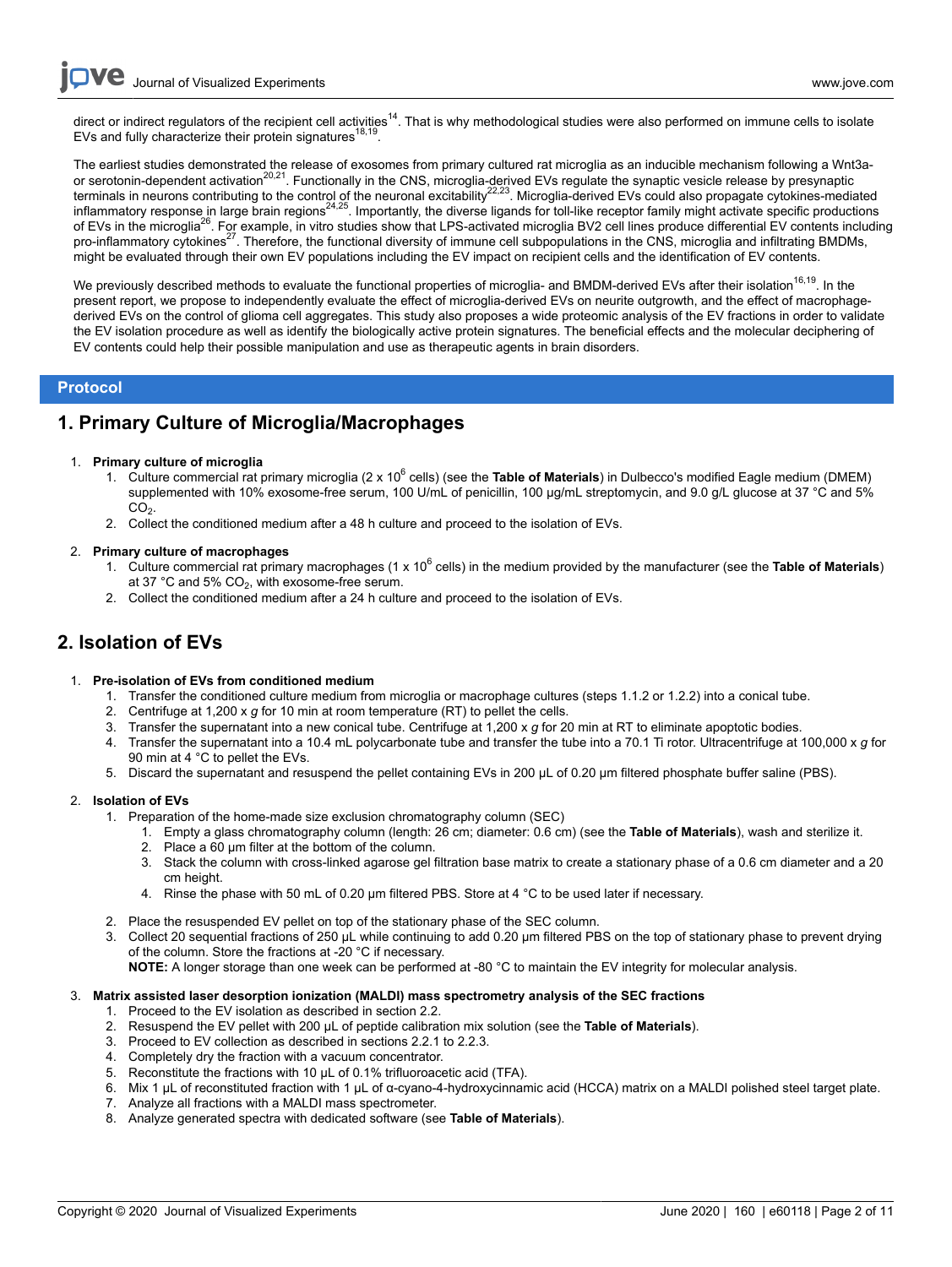## **3. Characterization of EVs**

#### 1. **Nanoparticle tracking analysis (NTA)**

**NOTE:** The NTA analysis is performed with a nanoparticle tracking analysis instrument (see the **Table of Materials**) and an automated syringe pump.

- 1. Make a dilution (range of 1:50 to 1:500) of each SEC fraction from step 2.2.3 with 0.20 µm filtered PBS.
- 2. Vortex the solution to eliminate EV aggregates.
- 3. Put the diluted solution in a 1 mL syringe and place it in the automated syringe pump.
- 4. Adjust **Camera setting** to screen gain level (3) and camera level (13).
- 5. Click on **Run** and launch the following script.
	- 1. Load the sample in analysis chamber (infusion rate: 1,000 for 15 s).
	- 2. Decrease and stabilize speed flow for video recording (infusion rate: 25 for 15 s). Capture three consecutive 60 s videos of the particle flow.
	- 3. Adjust the camera level (13) and the detection threshold (3) before videos analysis. Click on **Settings| Ok** to start the analysis and click on **Export** when the analysis is done.
- 6. Between each fraction analysis, wash with 1 mL of 0.20 µm filtered PBS.

#### 2. **Electron microscopy (EM) analysis**

- 1. Isolate EVs as described in section 2.
	- **NOTE:** Sterile conditions are not required.
- 2. Repeat section 3.1 to quantify EVs.
	- **NOTE:** Only positive fractions will be used for EM analysis.
- 3. Use a 50 kDa centrifugal filter (see **Table of Materials**) to concentrate EV-containing SEC fractions.
- 4. Resuspend concentrated EVs in 30 µL of 2% paraformaldehyde (PFA).
- 5. Load 10 µL of the sample onto a carbon-coated copper grid.
- 6. Incubate for 20 min in a wet environment.
- 7. Repeat steps 3.2.5 and 3.2.6 for a good absorption of the sample on the grid.
- 8. Transfer the grid into a drop of 1% glutaraldehyde in PBS for 5 min at RT.
- Wash the sample with ultrapure water several times.
- 10. Contrast the sample for 10 min on ice with a mixture of 4% uranyl acetate and 2% methylcellulose (1:9, v/v). Remove excess of the mixture using a filter paper.
- 11. Dry the sample and observe it under a transmission electron microscope at 200 kV (see the **Table of Materials**).

#### 3. **Western blot analysis**

- 1. Protein extraction
	- 1. Repeat the steps 3.2.1 to 3.2.3 to isolate and concentrate EVs.
	- 2. Mix 50 µL of RIPA buffer (150 mM sodium chloride [NaCl], 50 mM Tris, 5 mM Ethylene glycol-bis(2-aminoethylether)-N,N,N ′,N′-tetraacetic acid [EGTA], 2 mM Ethylenediamine-tetraacetic acid [EDTA], 100 mM sodium fluoride [NaF], 10 mM sodium pyrophosphate, 1% Nonidet P-40, 1 mM Phenylmethanesulfonyl fluoride [PMSF], 1x protease inhibitor) with the EV sample (25 µL resulting from the EV concentration on filter) for 5 min on ice to extract proteins.
	- 3. Sonicate for 5 s (amplitude: 500 W; frequency: 20 kHz), 3 times on ice.
	- 4. Remove vesicular debris by centrifugation at 20,000 x *g* for 10 min, at 4 °C.
	- 5. Collect the supernatant and measure the protein concentration with Bradford protein assay method.
- 2. Sodium dodecyl sulfate polyacrylamide gel electrophoresis (SDS-PAGE) and western blotting
	- 1. Mix protein extracts (30 µg) with 5c Laemmli sample buffer (v/v).
	- 2. Load the protein mix on a 12% polyacrylamide gel.
	- 3. Migrate the proteins in the gel with TGS buffer (25 mM Tris pH 8.5, 192 mM Glycine, and 0.1% SDS), at 70 V for 15 min and 120 V for 45 min.
	- 4. Transfer the proteins onto nitrocellulose membrane with semi-dry system at 230 V for 30 min.
	- 5. Saturate the membrane for 1 h at RT with blocking buffer (0.05% Tween 20 w/v, 5% milk powder w/v in 0.1 M PBS, pH 7.4).
	- 6. Incubate the membrane overnight at 4 °C with mouse monoclonal anti-human heat-shock protein 90 (HSP90) antibody diluted in blocking buffer (1:100).
	- 7. Wash the membrane three times with PBS-Tween (PBS, 0.05% Tween 20 w/v) for 15 min.
	- 8. Incubate the membrane for 1 h at RT with goat horseradish peroxidase-conjugated anti-mouse IgG secondary antibody diluted in blocking buffer (1:10,000).

**NOTE:** A negative control is performed using secondary antibody alone.

- 9. Repeat the washing step (step 3.3.2.7).
- 10. Reveal the membrane with enhanced chemiluminescence (ECL) western blotting substrate kit (see **Table of Materials**).

#### 4. **Proteomic analysis**

- 1. Protein extraction and in-gel digestion
	- 1. Repeat the steps 3.2.1 to 3.2.3 to isolate and concentrate the EVs. Repeat step 3.3.1 for EV protein extraction.
	- 2. Perform protein migration in the stacking gel of a 12% polyacrylamide gel.
	- 3. Fix the proteins in the gel with coomassie blue for 20 min at RT.
	- 4. Excise each colored gel piece and cut it into small pieces of 1 mm<sup>3</sup>.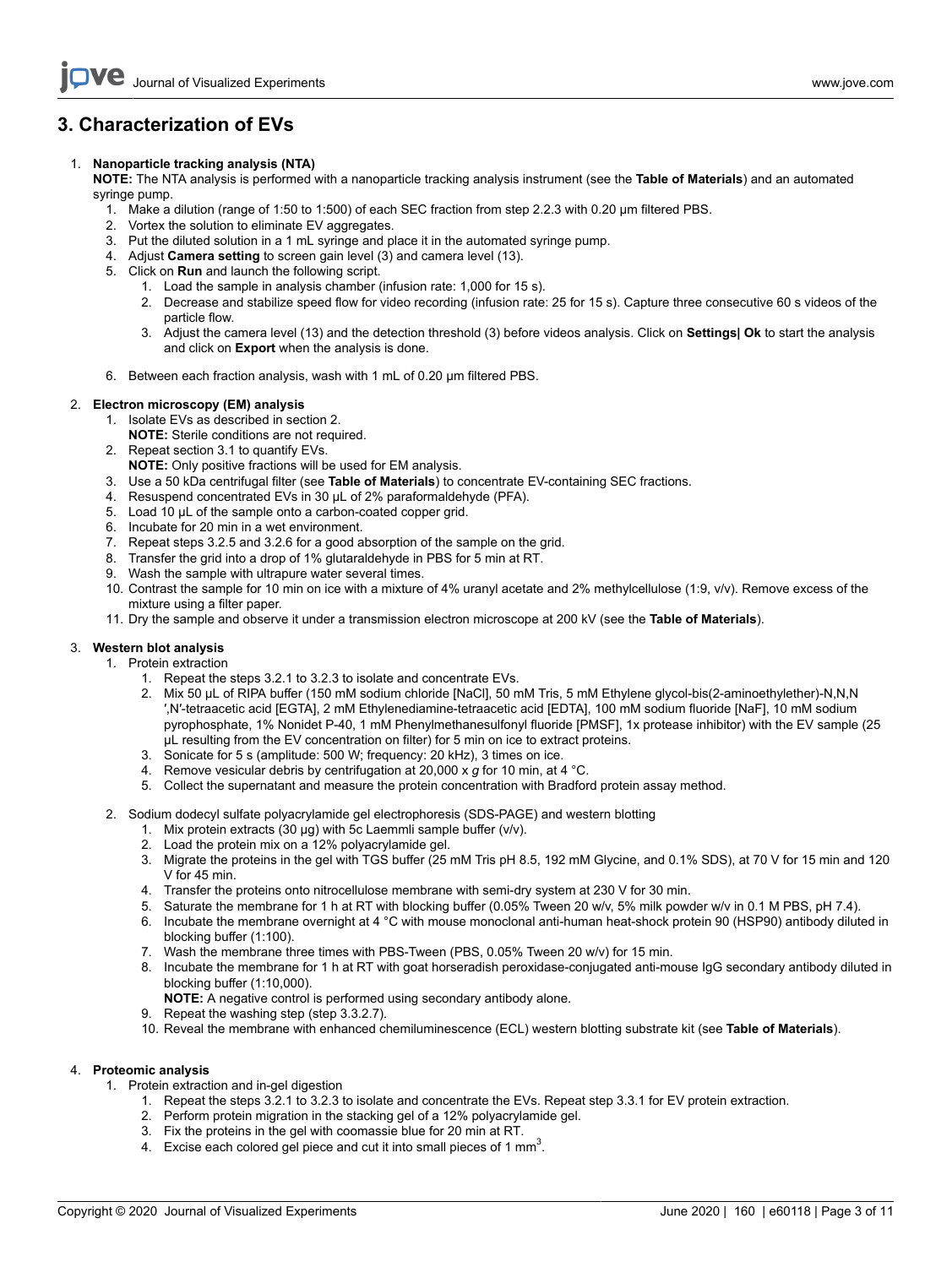**JOVE** Journal of Visualized [Experiments](https://www.jove.com) [www.jove.com](https://www.jove.com)

- 5. Wash the gel pieces successively with 300 µL of each solutions: ultrapure water for 15 min, 100% acetonitrile (ACN) for 15 min, 100 mM ammonium bicarbonate (NH<sub>4</sub>HCO<sub>3</sub>) for 15 min, ACN:100 mM NH<sub>4</sub>HCO<sub>3</sub> (1:1, v/v) for 15 min, and 100% ACN for 5 min with continuous stirring.
- 6. Dry completely gel pieces with vacuum concentrator.
- 7. Perform protein reduction with 100 µL of 100 mM NH<sub>4</sub>HCO<sub>3</sub> containing 10 mM dithiothreitol for 1 h at 56°C.
- 8. Perform protein alkylation with 100  $\mu$ L of 100 mM NH<sub>4</sub>HCO<sub>3</sub> containing 50 mM iodoacetamide for 45 min in the dark at RT.
- 9. Wash the gel pieces successively with 300 µL of each solution: 100 mM of NH<sub>4</sub>HCO<sub>3</sub> for 15 min, ACN:20 mM NH<sub>4</sub>HCO<sub>3</sub> (1:1, v/ v) for 15 min, and 100% ACN for 5 min with a continuous stirring.
- 10. Completely dry the gel pieces with a vacuum concentrator.
- 11. Perform protein digestion with 50 µL of trypsin (12.5 µg/mL) in 20 mM NH<sub>4</sub>HCO<sub>3</sub> overnight at 37 °C.
- 12. Extract the digested proteins from the gel with 50 µL of 100% ACN for 30 min at 37 °C and then 15 min at RT with continuous stirring.
- 13. Repeat the following extraction procedures twice: 50  $\mu$ L of 5% TFA in 20 mM NH<sub>4</sub>HCO<sub>3</sub> solution for 20 min with continuous stirring.
- 14. Add 100 µL of 100% ACN for 10 min with continuous stirring.
- 15. Dry digested proteins with a vacuum concentrator and resuspend in 20 µL of 0.1% TFA.
- 16. Desalt the sample using a 10 µL pipette tip with C18 reverse phase media for desalting and concentrating peptides (see the **Table of Materials**) and elute peptides with ACN:0.1% formic acid (FA) (80:20, v/v).
- 17. Completely dry the sample with a vacuum concentrator and resuspend in 20 µL of ACN:0.1% FA (2:98, v/v) for liquid chromatography tandem mass spectrometry (LC-MS/MS).
- 2. LC-MS/MS Analysis
	- 1. Load the digested peptide into the LC-MS/MS instrument and perform sample and data analysis according to parameters described in detail elsewhere<sup>42</sup> .
- 3. Raw data analysis
	- 1. Process mass spectrometry data to identify proteins and compare identified proteins of each sample with a quantitative proteomics software package using standard parameters.
	- 2. Export, using standard parameters, the list of exclusive and over-represented proteins from EV positive samples in a software predicting protein networks and biological processes.
	- 3. Compare the list of identified proteins in the fractions with the top 100 EV markers from the Exocarta open access database (see the **Table of Materials**).

## **4. Functional EVs Effects Assay**

#### 1. **Neurite outgrowth assay on PC-12 cell line**

- 1. Culture PC12 cell line in complete DMEM medium (2 mM L-glutamine, 10% fetal horse serum (FHS), 5% fetal bovine serum (FBS), 100 UI/mL penicillin, 100 µg/mL streptomycin).
- **NOTE:** The sera are exosome free in the whole procedure.
- 2. Add a cover glass (all wells) to a 24-well plate; coat the plate with poly-D-lysine (0.1 mg/mL) and seed 260,000 cells/well.
- 3. Incubate the cells at 37 °C under 5% CO2.
- 4. After 24 h of incubation, change the medium to DMEM differentiation medium (DMEM with 2 mM L-glutamine, 0.1% FHS, 100 UI/mL penicillin, 100 µg/mL streptomycin) with 1 x 10<sup>6</sup> microglia EVs (from step 1.1.2).
- **NOTE:** Control condition is performed without microglia EVs in the differentiation medium.
- 5. At day 4 after seeding, load all wells with 100 µL of complete DMEM medium.
- 6. At day 7 after seeding, fix the cells with 4% PFA for 20 min at RT and rinse three times (10 min each) with PBS.
- 7. Stain the cells with rhodamine-conjugated phalloidin for 30 min at 4 °C and rinse 3 times (10 min each) with PBS.
- 8. Stain the cells with diluted Hoechst 33342 (1:10,000) for 30 min at RT and rinse 3 times (10 min each) with PBS.
- 9. Mount the cover glass on a slide with fluorescent mounting medium (see **Table of Materials**).
- 10. Analyze the slide with a confocal microscope, take 5 random images of each slide.
- 11. Measure neurite outgrowth using an automated quantification software (total neurite length) as described in detail elsewhere<sup>43</sup>.

### 2. **Neurite outgrowth on rat primary neurons**

- 1. Coat an 8-well glass slide with poly-D-lysine (0.1 mg/mL) and laminin (20 µg/mL).
- 2. Culture rat commercial primary neurons in appropriate culture medium (see **Table of Materials**) by plating 50,000 cells per well and incubating the cells at 37 °C under 5%  $CO<sub>2</sub>$  for 48 h.
	- **NOTE:** The sera are exosome-free in the whole procedure.
- 3. Add 1 x 10<sup>6</sup> microglia EVs to neuron culture medium and incubate at 37 °C under 5% CO<sub>2</sub> for 48 h more. **NOTE:** Control condition is performed without microglia EVs in neuron culture medium.
- 4. Follow steps 4.1.6 to 4.1.9 to fix and stain the cells.
- 5. Follow steps 4.1.10 and 4.1.11 to analyze the slide.

### 3. **Glioma cell invasion**

1. Resuspend C6 rat glioma cells in complete DMEM medium (DMEM with 10% FBS, 2 mM L-glutamine, 1x antibiotics) containing 5% collagen at a final concentration of 8,000 cells in 20 µL.

**NOTE:** The sera are exosome-free in the whole procedure.

2. Place 5 mL of PBS AT the bottom of a 60 mm tissue culture dish. Invert the lid and deposit drops of 20 µL (8,000 cells) of cell suspension onto the bottom of the lid.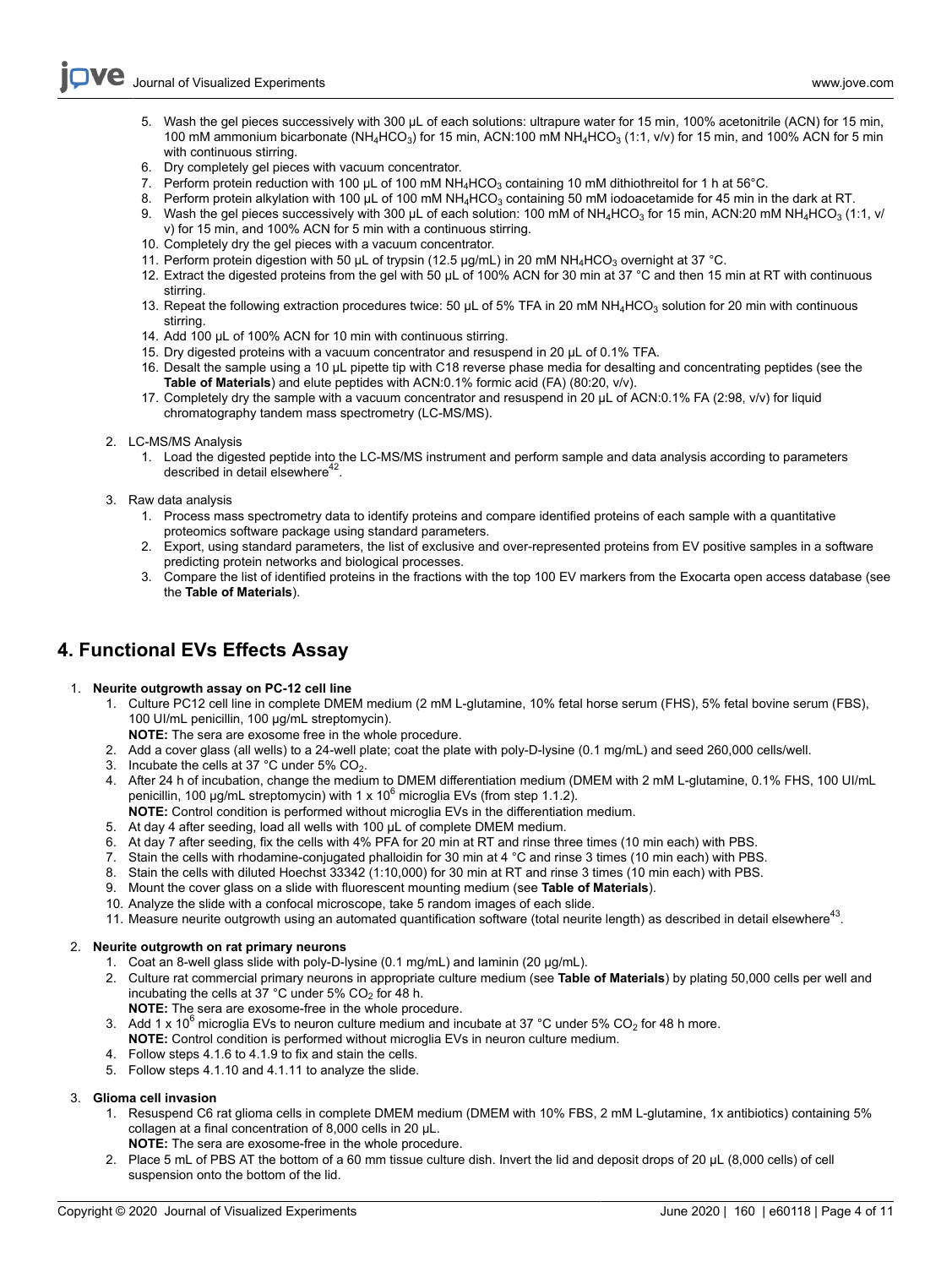- 3. Invert the lid onto the PBS-filled bottom chamber and incubate the plate at 37 °C and 5% CO<sub>2</sub> for 72 h until cell spheroids are formed.
- 4. Add 1 x 10<sup>8</sup> macrophage EVs (from step 1.2.2) to a 2.2 mg/mL collagen mixture (2 mL of bovine collagen type I solution [3 mg/mL] with 250 µL of 10x minimum essential medium (MEM) and 500 µL of 0.1 M sodium hydroxide). **NOTE:** Control condition is performed without macrophage EVs in the collagen mixture.
- 5. Distribute the collagen mixture containing EVs in a 24-well plate for embedding cell spheroids.
- 6. Implant the newly formed cell spheroids at the center of each well.
- 7. Incubate the plate for 30 min at  $37^{\circ}$ C and  $5\%$  CO<sub>2</sub> to solidify the gel.
- 8. Thereafter, overlay 400 µL of complete DMEM medium on the collagen matrix in each well.
- Incubate the complete system for a total of 6 days at 37  $^{\circ}$ C and 5% CO<sub>2</sub>.
- **NOTE:** Cell invasion out of the spheroid is monitored by digital photography using an inverted light microscope using a 4x/0.10 N.A. objective.
- 10. Acquire images of each well every day.
- 11. Process images and quantify invasion of cell spheroid areas using the software as previously described in detail<sup>42</sup>. **NOTE:** Invasion and spheroid areas were normalized for each day to the invasion and spheroid areas measured on day 0.

#### **Representative Results**

One of the main challenges to attributing biologicals effects to extracellular vesicles (EVs) is the ability to isolate the EVs from the whole culture medium. In this report, we present a method using ultracentrifugation (UC) and size-exclusion chromatography (SEC) which is coupled to the large-scale analysis of protein signatures to validate EV markers and identify bioactive compounds. The macrophage- or microglia-derived EVs were isolated from the conditioned medium after a 24 h or 48 h culture respectively (**Figure 1**).



**Figure 1: Extracellular Vesicle (EV) collection and isolation strategies.** The apoptotic bodies and the cell debris were separated from the microglia- or macrophage-conditioned medium by successive centrifugation steps. From the supernatant, EVs were isolated by ultracentrifugation (UC). The UC pellet containing EVs was loaded onto column and separated by size-exclusion chromatography (SEC) in 20 different eluted fractions. As revealed in the further steps (electron microscopy, nanoparticle tracking analysis and proteomic analysis), the SEC fractions were pooled and organized into 1F-EV-, 2F-EV+ and 3F-EV-. [Please click here to view a larger version of this figure.](https://www.jove.com/files/ftp_upload/60118/60118fig01large.jpg)

The method followed successive centrifugation steps: the first to remove the cells and the second to remove cellular debris and apoptotic bodies. Then, the supernatant was transferred to a new tube to perform an ultracentrifugation at 100,000 x *g* for 90 min. The vesicles were collected together with the protein aggregates in the final UC pellet. An SEC column was used to separate the compounds according to their size and remove the aggregates (**Figure 1**). In order to confirm the isolation of EVs, each SEC fraction followed a nanoparticle tracking analysis (**Figure 2A**).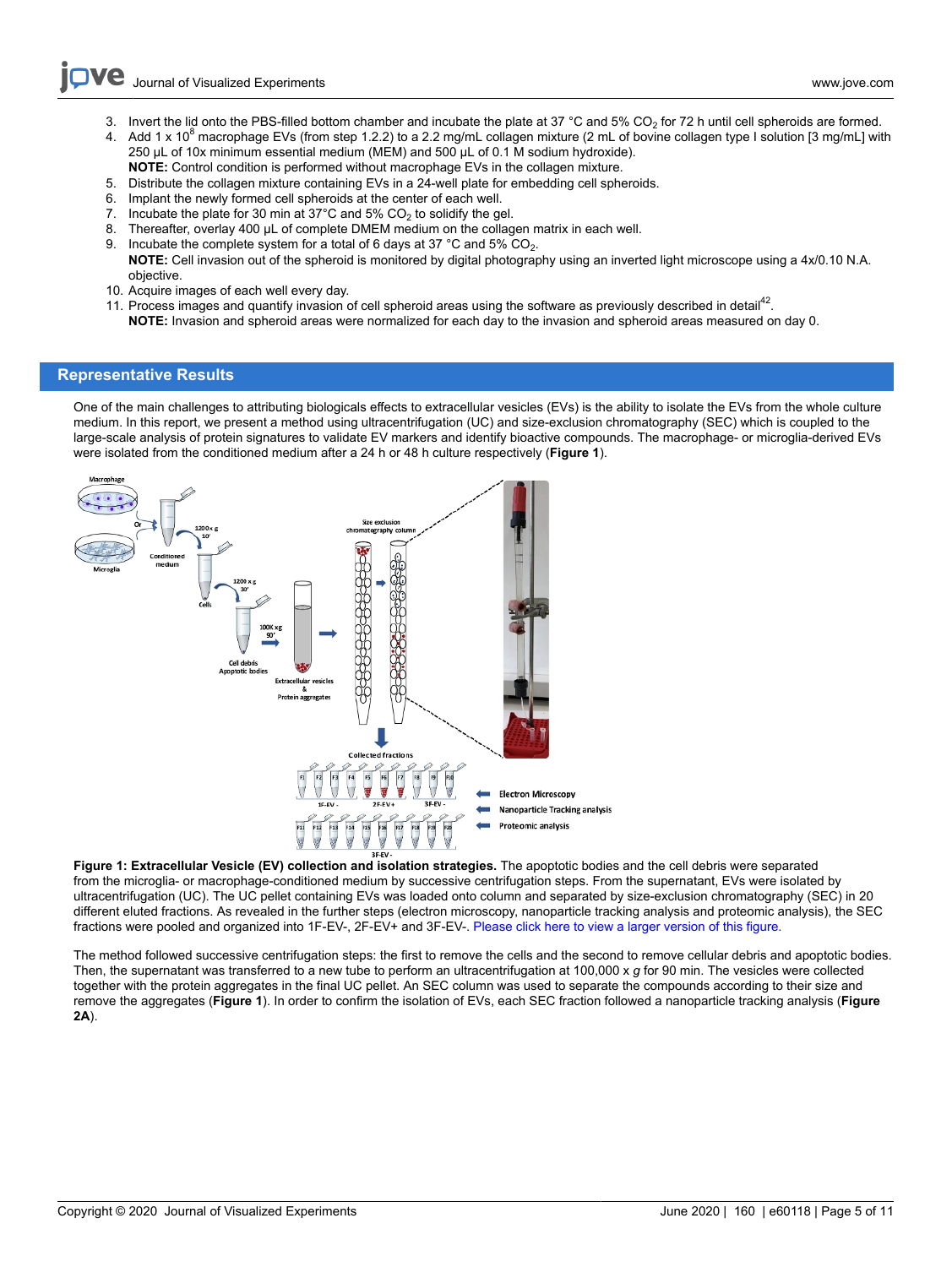

**Figure 2: Analysis of the SEC fractions.** (**A**) Nanoparticle tracking analysis (NTA) of SEC fractions. The total number of particles in each SEC fraction is presented with bar charts. The orange bar charts show the three consecutive EV+ fractions (F5–F7). (**B**, **C**) Screen captures of NTA chamber show significant differences in particle flow between SEC fractions. (**D**) Complementary MALDI mass spectrometry analysis. From another UC pellet containing EVs, a standard control peptide set was added before SEC separation in order to validate the performance of the SEC strategy. Each SEC fraction was analyzed with matrix assisted laser desorption ionization - time of flight (MALDI-TOF) to determine standard-positive fractions. In the nine first spectra (fractions 1 to 9), no signal was observed. The detection of these free standards was possible in the following fractions (fractions 10 to 20) confirming the ability of SEC procedure to separate EVs (F5–F7) from soluble components (F10–F20). (**E**) Western blot analysis of SEC fractions as an EV marker preliminary analysis. The EV+ fractions (F5–F7) were pooled as one sample (2F-VE+) whereas the EV- fractions (F1–F4 and F8–F20 respectively) were pooled in two other samples called 1F-EV- and 3F-EV-. The results showed the presence of a Heat-Shock Protein 90 (HSP90) (EV positive marker) signal in 2F-EV+, and also in cell lysate as positive control, compared to the other fractions (1F-EV- and 3F-EV-). (**F**, **G**) Electron microscopy analysis of the EV positive sample (2F-EV+). The observation under two successive magnifications revealed the presence of EVs in a size range around 100 nm (white arrows) and around 400 nm (arrowhead). [Please click here to view a larger version of this figure.](https://www.jove.com/files/ftp_upload/60118/60118fig02large.jpg)

The particle number was significantly higher in the fractions 5, 6 and 7 than in the previous (F1–F4) and following ones (F8–F20). It was possible to see a particle flow in these fractions even if a few particle were observed in the following fractions (**Figure 2B,C**). This separation does not prevent the possibility that fractions other than F5–F7 may contain a small amount of vesicles, or even that EV-rich fractions F5 to F7 may contain molecular contaminants. To at least ensure that the F5–F7 fractions are free of contaminating co-eluting molecules, it was necessary to follow the time-course elution of the different compounds in the SEC procedure. To do so, control peptide standards were added to a similar UC pellet as previously used. This preparation was again separated using the SEC procedure. Then, a matrix assisted laser desorption ionization — time of flight (MALDI) mass spectrometry analysis was performed in order to identify the SEC fractions in which standards were eluted (**Figure 2D**). Due to the mass range, only ionized products from peptide standards were followed in this analysis. The results showed that these products were detectable in the fractions 10 to 20, demonstrating that any soluble protein cannot be eluted in the same fractions as the EVs (F5–F7). These results confirmed the interest of this approach in the separation of EVs from non-EV components. Even assuming that the F8–F20 fractions could contain a residual fraction of EVs, we decided in the following experiments to combine the EV positive fractions (F5– F7) in a single sample called 2F-EV+. We also combined the other SEC fractions into two samples called 1F-EV- (F1–F4) and 3F-EV- (F8– F20). We grouped in three samples for several reasons. First, the number of SEC fractions would increase the time of molecular analyses but also functional in vitro studies. The EV-positive SEC fractions separately exhibit lower particle numbers and also compromise the detection of molecular compounds. In the same way, it was considered more judicious to group the fractions F8–F20 to concentrate, if necessary, the residual vesicles and check their presence by a preliminary western blot analysis against HSP90, an EV marker. Interestingly, a positive signal for HSP90 was detected in the fraction 2F-EV+, also in the cell lysate as positive control, but not in 1F-EV- and 3F-EV- samples (**Figure 2E** and **Supplementary Figure S1** as control). This analysis confirms the interest of 2F-EV+ only and the correct management of the previous SEC fractions. To affirm EV isolation, an additional experiment using electron microscopy analyzed only the 2F-EV+ sample and allowed the observation of EVs with a typical morphology and size heterogeneity between 100 and 400 nm (**Figure 2F,G**).

Another key step in the validation was proteomic analysis (**Figure 3**). We developed a whole mass spectrometry analysis with multiple objectives: (i) confirm the isolation of EVs with the detection of a high number of EV markers in 2F-EV+, (ii) eventually identify contaminant proteins in the EV negative samples (1F-EV- and 3F-EV-) and (iii) characterize the protein contents of EVs supporting their biological activities.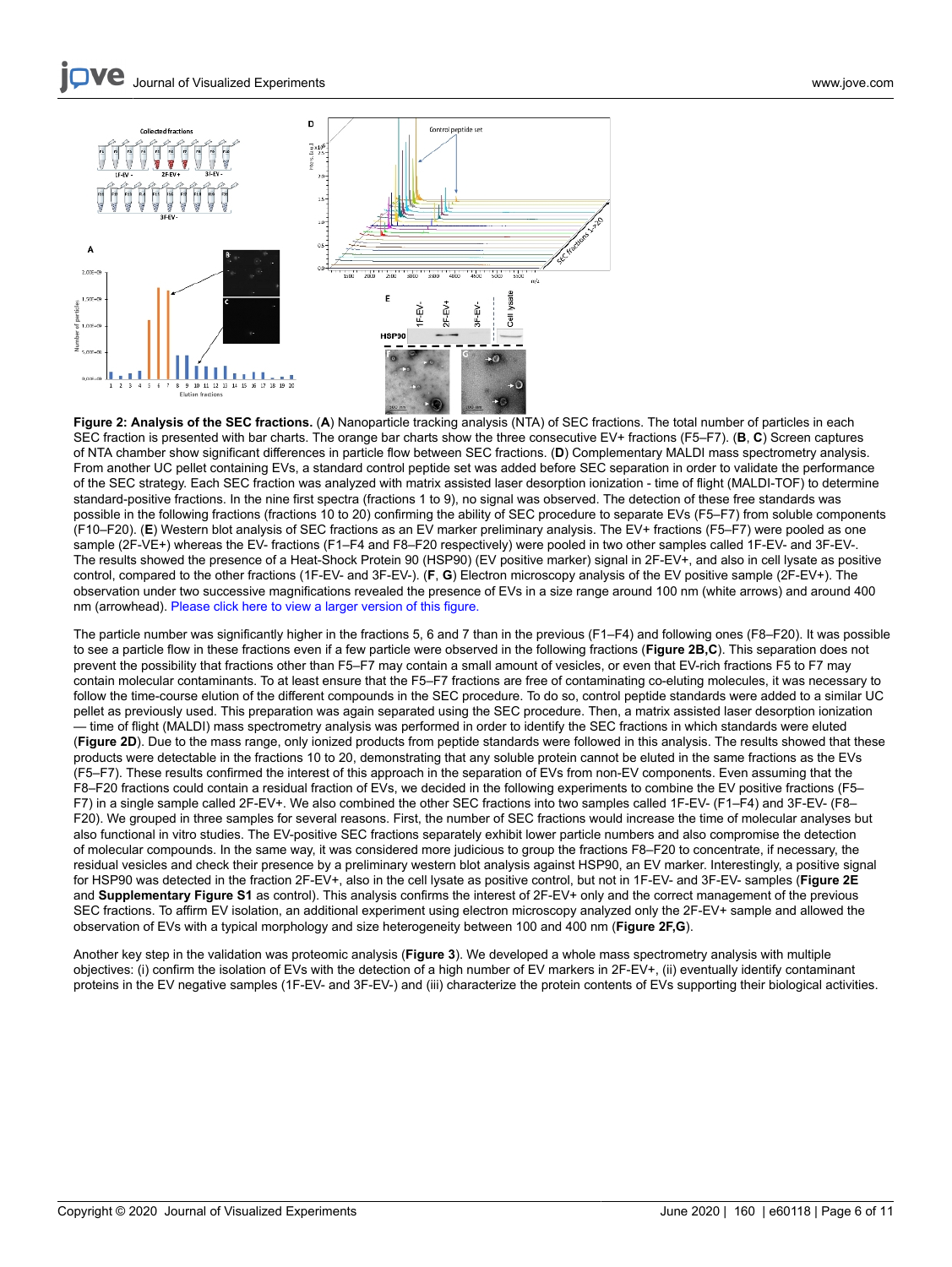

**Figure 3: Proteomic analysis of EV-positive and EV-negative samples.** (**A**) After three independent EV isolations from similar microglia cell preparations, the samples 1F-EV-, 2F-EV+ and 3F-EV- were loaded for sodium dodecyl sulfate polyacrylamide gel electrophoresis (SDS-PAGE) and migrated until the stacking gel to concentrate proteins in order to realize their in-gel digestion. The resulting peptides were then analyzed by liquid chromatography tandem mass spectrometry (LC-MS/MS) to identify the corresponding proteins. (**B**) Comparison of identified proteins between samples 1F-EV- and 2F-EV+ showing common proteins in both fractions (19) and proteins exclusively detected in the 2F-EV+ fraction (522). The heatmap shows the relative representation where all common proteins between 1F-EV- and 2F-EV+ triplicates were over-represented (red) in the 2F-EV+ samples. (**C**) Comparison of identified proteins between fractions 2F-EV+ and 3F-EV- showing common proteins between triplicates (113) and exclusively represented proteins (428 in 2F-EV+ and 11 in 3F-EV-). The heatmap shows the relative representation in two clusters. One (cluster A) presents 5 over-represented proteins in 3F-EV- sample and a second (cluster B) presents 108 over-represented proteins in 2F-EV+. [Please click here to view a larger version of this figure.](https://www.jove.com/files/ftp_upload/60118/60118fig03large.jpg)

From cell-conditioned media, the UC and SEC procedure led to three samples 1F-EV-, 2F-EV+ and 3F-EV-. The corresponding proteins were extracted and concentrated by sodium dodecyl sulfate polyacrylamide gel electrophoresis (SDS-PAGE). After a short migration in the stacking gel, the samples were collected by a band excision, transferred in distinct tubes to be in-gel digested. The products were separated by online reversed-phase chromatography directly coupled to a mass spectrometer for analysis (**Figure 3A**).

The following results, as an example of the whole procedure, were obtained from microglia-conditioned medium after a 48 h culture. The raw data were submitted to a Rat protein database. The identified proteins were compared between samples 1F-EV- and 2F-EV+ (**Figure 3B**) and between samples 2F-EV+ and 3F-EV- (**Figure 3C**). In the first comparison, the Venn diagram showed 19 common proteins in both fractions and 522 proteins exclusively detected in the 2F-EV+ fraction. The analysis using a quantitative proteomics software allowed the identification of the relative representation of the common proteins. The results showed a heatmap where all common proteins between 1F-EV- and 2F-EV+ triplicates were over-represented (red) in the 2F-EV+ samples. In the second comparison between fractions 2F-EV+ and 3F-EV-, 113 common proteins were identified between triplicates. Moreover, 428 proteins were exclusively detected in 2F-EV+ and 11 proteins were exclusively found in 3F-EV-. Following the quantitative analysis, the heatmap representation of the 113 common proteins highlighted two clusters where the cluster A presented five over-represented proteins in 3F-EV- sample and the cluster B presented 108 over-represented proteins in 2F-EV+.

The 428 proteins exclusively represented and the 108 proteins over-represented in 2F-EV+ were submitted to the Exocarta open access database in order to detect EV-associated molecules. The analysis of the top 100 EV markers in Exocarta highlighted the presence of 86 EVassociated proteins in 2F-EV+ (**Figure 4A**).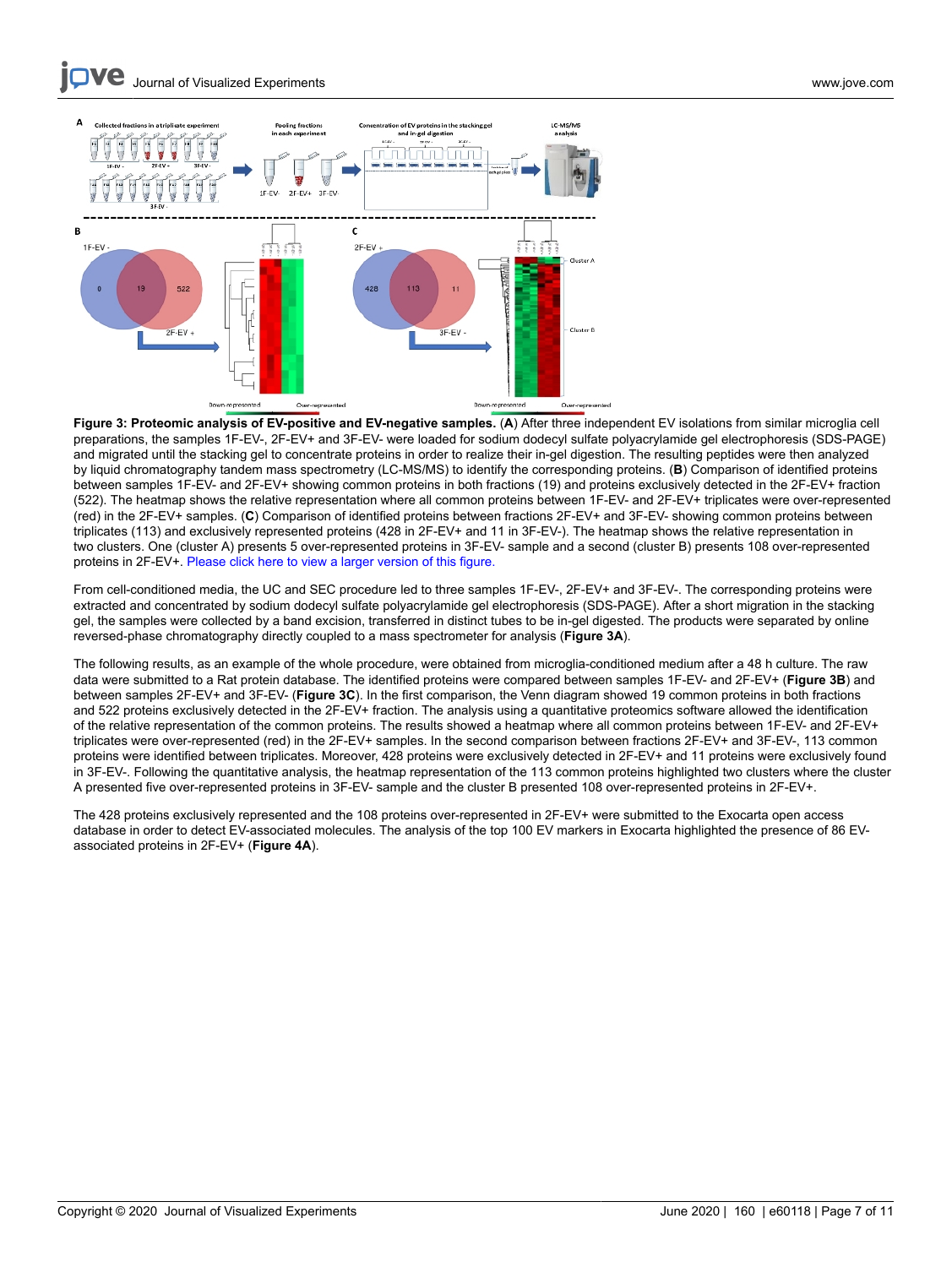

**Figure 4: Analysis of proteins from the 2F-EV+ sample.** (**A**) A pool of 536 proteins (428 exclusive and 108 over-represented proteins) was submitted to the Exocarta database in order to detect EV-associated molecules. Molecule symbols of the 86 EV-associated proteins detected in the top 100 EV markers from Exocarta database. (**B**) The prediction of protein interactions and their association to selected biological processes showed immune and neuroprotective pathways in the 2F-EV+ sample. [Please click here to view a larger version of this figure.](https://www.jove.com/files/ftp_upload/60118/60118fig04large.jpg)

Interestingly, the analysis of the 5 common proteins in the cluster A and the 11 proteins exclusively represented in 3F-EV- were not associated to any EV marker (data not shown). Finally, the prediction of protein interactions and their association with selected biological processes showed the presence in the 2F-EV+ fraction of immune mediators (21%) sometimes involved in the control of the inflammatory response (4.1%) (**Figure 4B**). The EV contents in 2F-EV+ were also associated with the neuronal development (16.8%), neuron differentiation (5%) and the control of neuronal death (3.8%) which is in accordance with the following neurite outgrowth assay.

Thus, the strategy that we selected makes possible the access of all data and allows a prediction of the EV-mediated functions prior to the biological assays that we then performed (**Figure 5**).





**Figure 5: EV-dependent f unctional assays.** The effects of microglia-derived EVs were evaluated on neurite outgrowth (upper frame) and the effects of macrophage-derived EVs were evaluated on glioma cell invasion (lower frame). (**A**, **B**) The neurite length was measured on PC-12 cells (Panel A was modified from Raffo-Romero et al.<sup>16</sup> with permission) or rat primary neurons (B). The results showed a significant outgrowth increase under EVs (+ EVs) compared to control (Ctrl). Scale bar = 20 µm. (**C**, **D**) Time course of C6 glioma spheroid invasion into collagen in the presence of rat primary macrophage-derived EVs (C6 + EVs) or vehicle (C6 control). The C6 spheroid 3D invasion into collagen was monitored and quantified up to 6 days. Quantification of tumor cell invasion are shown at 1, 2, 3 or 6 days (C) as observed on representative images (D). Scale bar = 500 µm. For neurite outgrowth assays, the significance was calculated by unpaired Student's *t*-test (\*  $p < 0.05$ , \*\*  $p <$ 0.01 and \*\*\*  $p$  < 0.001). For invasion assay, the significance was calculated by one-way ANOVA followed by Tukey's post hoc test. The error bars indicate relative standard error of three independent experiments. [Please click here to view a larger version of this figure.](https://www.jove.com/files/ftp_upload/60118/60118fig05large.jpg)

In this way, the neurotrophic functions of microglia-derived EVs were studied on PC-12 cell line and rat primary neurons. The results showed a positive effect on the neurite outgrowth (**Figure 5A,B**). The presence of EVs respectively increased about 6 and 1.5 fold the neurite network in length and/or in number in PC-12 and primary neurons compared to a control condition. In another context, we also studied the effects of macrophage-derived EVs on a brain tumor invasion (**Figure 5C,D**). It was assessed using 3D tumor spheroids embedded in a matrix of collagen. Spheroids generated with C6 rat glioma cells were cultured for 6 days in a collagen matrix containing (or not containing) EVs purified from rat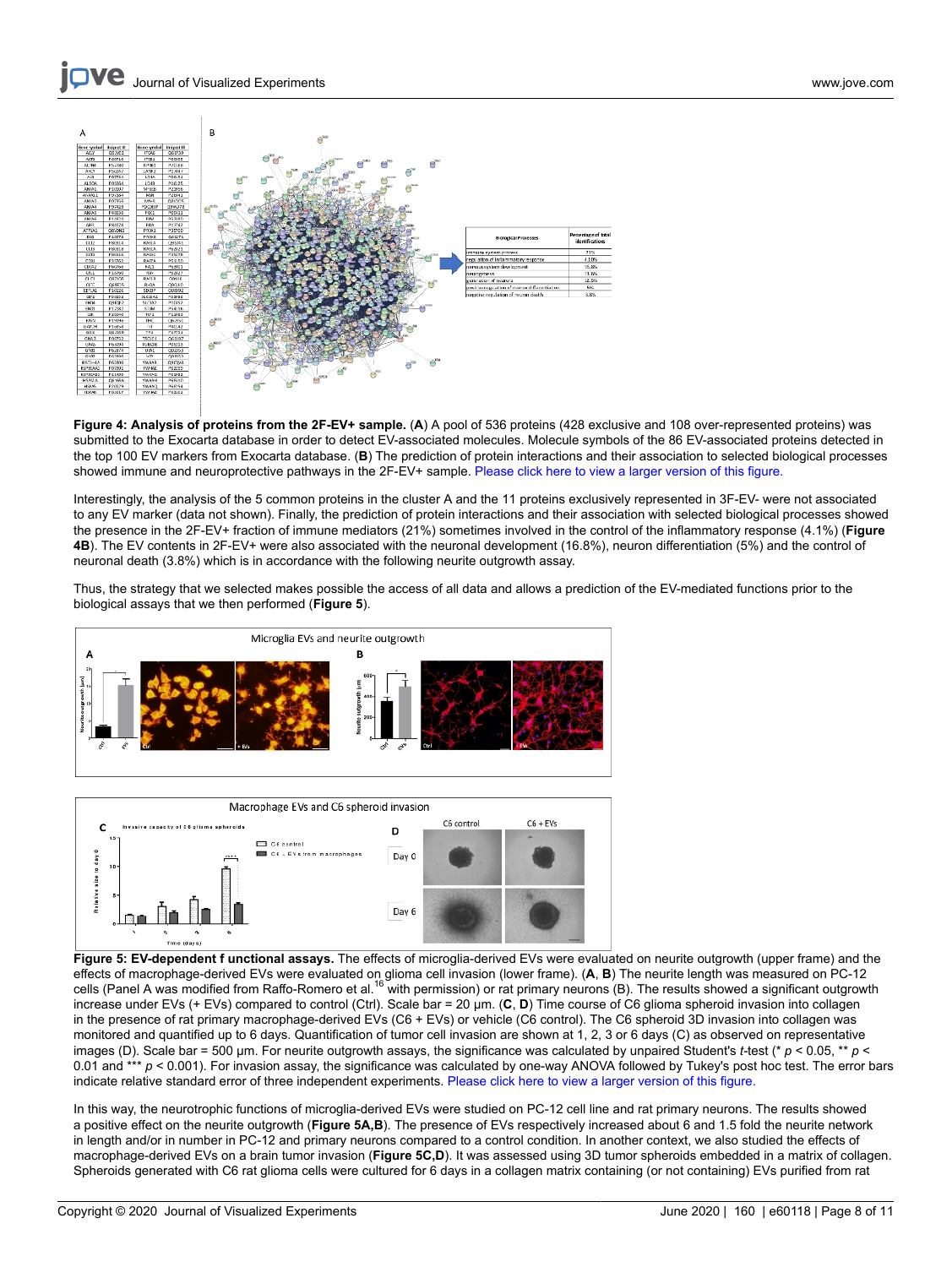macrophages culture medium. The collagen matrix provides a structure into which tumor cells can invade and spread out of the spheroid. The macrophage-derived EVs impaired the growth and invasion of the glioma spheroids. After a 6 day culture, a 50% decrease of the invasion was observed in EV-treated spheroids compared to the control. This result showed that macrophages can produce EVs with anti-tumoral and/or antiinvasive factors affecting the glioma growth.



**Supplementary Figure S1: Images of membrane used for western-blotting experiment.** (**A**) Original image of the western blot from **Figure 2E** (against HSP90 EV marker). (**B**) Ponceau staining image of the same membrane showing the correct loading of protein extracts from 1F-EV-, 2F-EV+ and 3F-EV- samples. [Please click here to download this figure.](https://cloudflare.jove.com/files/ftp_upload/60118/Supplementary_figure_S1.pdf)

#### **Discussion**

The central nervous system (CNS) is a complex tissue in which cell-to-cell communication regulates normal neuronal functions necessary for homeostasis<sup>30</sup>. EVs are now widely studied and described as important molecular cargos for cell-to-cell communication<sup>31</sup>. They specifically deliver a cocktail of mediators to recipient cells thereby affecting their functions in healthy and pathological conditions<sup>32</sup>. Recent studies indicate that EVs play a crucial role in the CNS<sup>24,33,34</sup> and especially those from brain immune cells<sup>35,36</sup>. The balance between pro- and anti-inflammatory immune responses is crucial and allows maintaining the brain integrity during the synaptic development and the neuronal activities throughout life. Two distinct situations of immune responses were discussed in this study: the relationship (i) between microglia and neurons and (ii) between infiltrating macrophages and glioma cells. First, microglia are the resident macrophages in the brain tissue where they play a key immune role in the management of the microenvironment changes in order to ensure the neuronal activities. But excessive pro-inflammatory mechanisms can be supported by over-activated microglia and lead to neurodegenerative disorders $37,38$ . In contrast, the high-grade gliomas require anti-inflammatory profiles and involve tumor-associated macrophages (TAMs) recruited in the tumor site. The bone marrow-derived macrophages (BMDMs) represent a large population of these TAMs in close relation with glioma cells. Under the influence of the tumor, BMDMs exhibit in vivo anti-inflammatory and pro-tumoral profiles<sup>39</sup>. How these BMDMs could control in vitro tumoral cell invasion is a crucial question in this report. That is why, the macrophage-derived EVs were used alone in the glioma spheroid invasion assay. Together in co-culture, the glioma cells would have influenced the macrophages to produce other EV populations with anti-inflammatory profiles. The direct use of immune EVs could be much better as anti-tumoral agent. Consequently, immune cells maintain cell-to-cell communication in specific microenvironments where the inflammatory balance is strongly influenced by external signals<sup>40,41</sup>. The understanding of the EV-mediated immune responses represents a great challenge to limit the pathogenesis of many disorders. The identification of biologically active EV contents is one key to understand dysregulated inflammatory processes and propose new therapeutic strategies<sup>4</sup> .

In this study we present a methodology consisting in a differential ultracentrifugation process as the first step to eliminate the cell debris, the apoptotic bodies and the soluble molecules, combined with size exclusion chromatography to isolate EVs from molecular aggregates. When the EV populations are evaluated in biological assays, it is crucial to discriminate the EV contents from other co-isolated materials. That is why we improved the isolation in order to separate EV- from non EV-associated compounds. By adding standard proteins in control samples submitted to the SEC procedure, we were then able to localize their elution fractions by MALDI-TOF. Because the standards are free molecules, they globally co-elute with sample-associated molecular aggregates related to non EV materials. Thus, the EV fractions from experimental samples were validated in a reliable isolation procedure. In addition, we developed a double proteomic analysis strategy. Except the use of the anti-HSP90 antibody by western blotting as a EV marker preliminary detection, we decided to validate the correct EV fractionation by a nontargeted detection of EV-associated protein signatures. Indeed, the present approach was not deliberately focused on the detection of multiple known EV markers because of the insufficient specificity and sensitivity of certain antibodies. The variability and the abundance of some EV markers at the surface of EV subpopulations are still controversial in the isolation procedures. Moreover, an antibody-based methodology could represent a limit in a high number of organisms due to a lack of commercial antibodies while the EV studies are now a hot topic in biology. This non-targeted analysis allowed the identification of a higher number of molecules which are already described as EV markers (86 proteins in the top 100 EV markers from Exocarta database). Finally, this approach could be really useful to validate the EV isolation from poorly described organisms provided that the detected proteins could present significant homologies to known EV markers. As recently described, a large-scale<br>proteomic analysis could be an alternative to using only a few arbitrary markers<sup></sup> identification of their active contents prior to use in biological assays.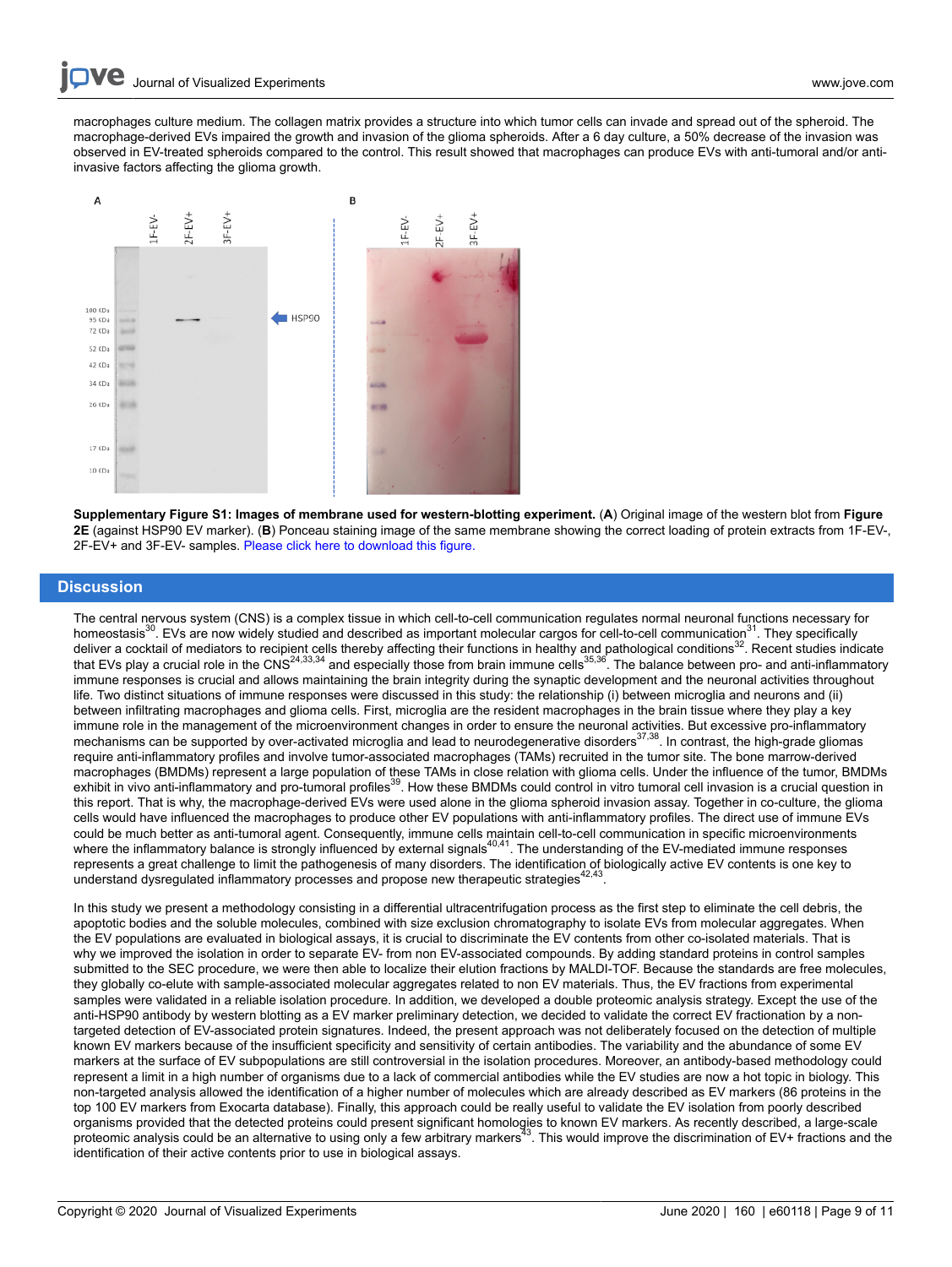Indeed, it is necessary to associate the characterization of EV contents to the effects that were observed in biological assays. Indeed, the biological impact of EVs to recipient cells suggests vesicular mediators or effectors to be involved. Again, the same non-targeted analysis allows the identification of biologically active molecules. A possible optimization in this analysis concerns the types of molecules it is possible to identify. Our strategy was based on the large-scale analysis of protein signatures and led to predictive biological pathways associated to immune response and neuron survival. It is essential to consider the other molecule families including lipids, mRNA and microRNAs for example. Our current studies associate these additional identifications to the protein signatures in order to get a global knowledge of this EV-dependent communication.

Many therapeutic approaches are envisaged in the coming years. Given that the EVs are able to easily cross the blood brain barrier and reach the pathological tissues, these molecular cargos can be used in different ways. Though this study did not highlight the EV surface molecules, their identification is still necessary in order to better understand the addressing process towards target cells and tissues. The proteomic analysis in our methodology gives access to these data. Otherwise, in this report, we presented the in vitro production of EVs as beneficial cocktails. We did not optimize the best conditions to prime or activate the immune cells beforehand. This point is crucial because, in the tissues, the microenvironment has a direct impact on the immune cells and ultimately contributes to shaping the biogenesis of their EVs. In the case of glioblastoma for example, it has been found that the cancer cells produce their own EVs, thus contributing to orientate the neighboring TAMs towards anti-inflammatory profiles and their local immunosuppression<sup>44,45</sup>. This is the reason why the macrophage-derived EVs in the glioma environment are different from those produced in a single macrophage culture. Thus, we directly used macrophage-derived EVs, separately produced from a single macrophage culture, to control the glioma spheroid invasion because a macrophage-glioma co-culture has no control on the tumor growth. Further therapeutic strategies could prevent this in vivo immunosuppression by using pro-inflammatory and anti-tumoral EVs produced in vitro from activated macrophages. A similar strategy could be used in the context of neurodegenerative diseases through the use of EVs derived from microglia properly alerted to produce a neuroprotective and anti-inflammatory response favoring the neuronal survival. In conclusion, the studies of the EV-mediated communication between immune cells and the in vivo microenvironment are key to allowing a better understanding of pathogenesis and designing innovative therapeutic approaches.

#### **Disclosures**

The authors have nothing to disclose.

#### **Acknowledgments**

The presented work was supported by the Ministère de L'Education Nationale, de L'Enseignement Supérieur et de la Recherche and INSERM. We gratefully acknowledge the BICeL- Campus Scientific City Facility for access to instruments and technical advices. We gratefully acknowledge Jean-Pascal Gimeno, Soulaimane Aboulouard and Isabelle Fournier for the Mass spectrometry assistance. We gratefully acknowledge Tanina Arab, Christelle van Camp, Francoise le Marrec-Croq, Jacopo Vizioli and Pierre-Eric Sautière for their strong contribution to the scientific and technical developments.

#### **References**

- 1. Thion, M.S., Ginhoux, F., Garel, S. Microglia and early brain development: An intimate journey. *Science.* **362** (6411), 185–189 (2018).
- 2. Ginhoux, F. et al. Fate mapping analysis reveals that adult microglia derive from primitive macrophages. *Science (New York, N.Y.).* **330** (6005), 841–5 (2010).
- 3. Sankowski, R., Mader, S., Valdes-Ferrer, S.I. Systemic Inflammation and the Brain: Novel Roles of Genetic, Molecular, and Environmental Cues as Drivers of Neurodegeneration. *Frontiers in Cellular Neuroscience.* **9** (2015).
- 4. Chakrabarty, S., Kabekkodu, S.P., Singh, R.P., Thangaraj, K., Singh, K.K., Satyamoorthy, K. Microglia in health and disease. *Cold Spring Harb. Perspect. Biol.* **43** (3), 25–29 (2015).
- 5. Sankowski, R., Mader, S., Valdés-Ferrer, S.I. Systemic inflammation and the brain: novel roles of genetic, molecular, and environmental cues as drivers of neurodegeneration. *Frontiers in cellular neuroscience.* **9**, 28 (2015).
- 6. Engelhardt, B., Vajkoczy, P., Weller, R.O. The movers and shapers in immune privilege of the CNS. *Nature Immunology.* **18** (2), 123–131 (2017).
- 7. Louveau, A. et al. Structural and functional features of central nervous system lymphatic vessels. *Nature.* **523** (7560), 337–341 (2015).
- 8. Domingues, P. et al. Tumor infiltrating immune cells in gliomas and meningiomas. *Brain, Behavior, and Immunity.* **53**, 1–15 (2016).
- 9. Hambardzumyan, D., Gutmann, D.H., Kettenmann, H. The role of microglia and macrophages in glioma maintenance and progression. *Nature Neuroscience.* **19** (1), 20–27 (2016).
- 10. Thion, M.S. et al. Microbiome Influences Prenatal and Adult Microglia in a Sex-Specific Manner. *Cell.* **172** (3), 500-516.e16 (2018).
- 11. Hammond, T.R. et al. Single-Cell RNA Sequencing of Microglia throughout the Mouse Lifespan and in the Injured Brain Reveals Complex Cell-State Changes. *Immunity.* **50** (1), 253-271.e6 (2019).
- 12. Rajendran, L. et al. Emerging Roles of Extracellular Vesicles in the Nervous System. *The Journal of Neuroscience.* **34** (46), 15482–15489 (2014).
- 13. Gupta, A., Pulliam, L. Exosomes as mediators of neuroinflammation. *Journal of Neuroinflammation.* **11** (1), 68 (2014).
- 14. van Niel, G., D'Angelo, G., Raposo, G. Shedding light on the cell biology of extracellular vesicles. *Nature Reviews Molecular Cell Biology.* **19** (4), 213–228 (2018).
- 15. Budnik, V., Ruiz-cañada, C., Wendler, F. Extracellular vesicles round off communication in the nervous system. *Nature Reviews Neurosciences.* **17** (March), 160–172 (2016).
- 16. Raffo-Romero, A. et al. Medicinal Leech CNS as a Model for Exosome Studies in the Crosstalk between Microglia and Neurons. *International Journal of Molecular Sciences.* **19** (12), 4124 (2018).
- 17. Zhou, Y. et al. Exosomes Transfer Among Different Species Cells and Mediating miRNAs Delivery. *Journal of Cellular Biochemistry.* **118** (12), 4267–4274 (2017).